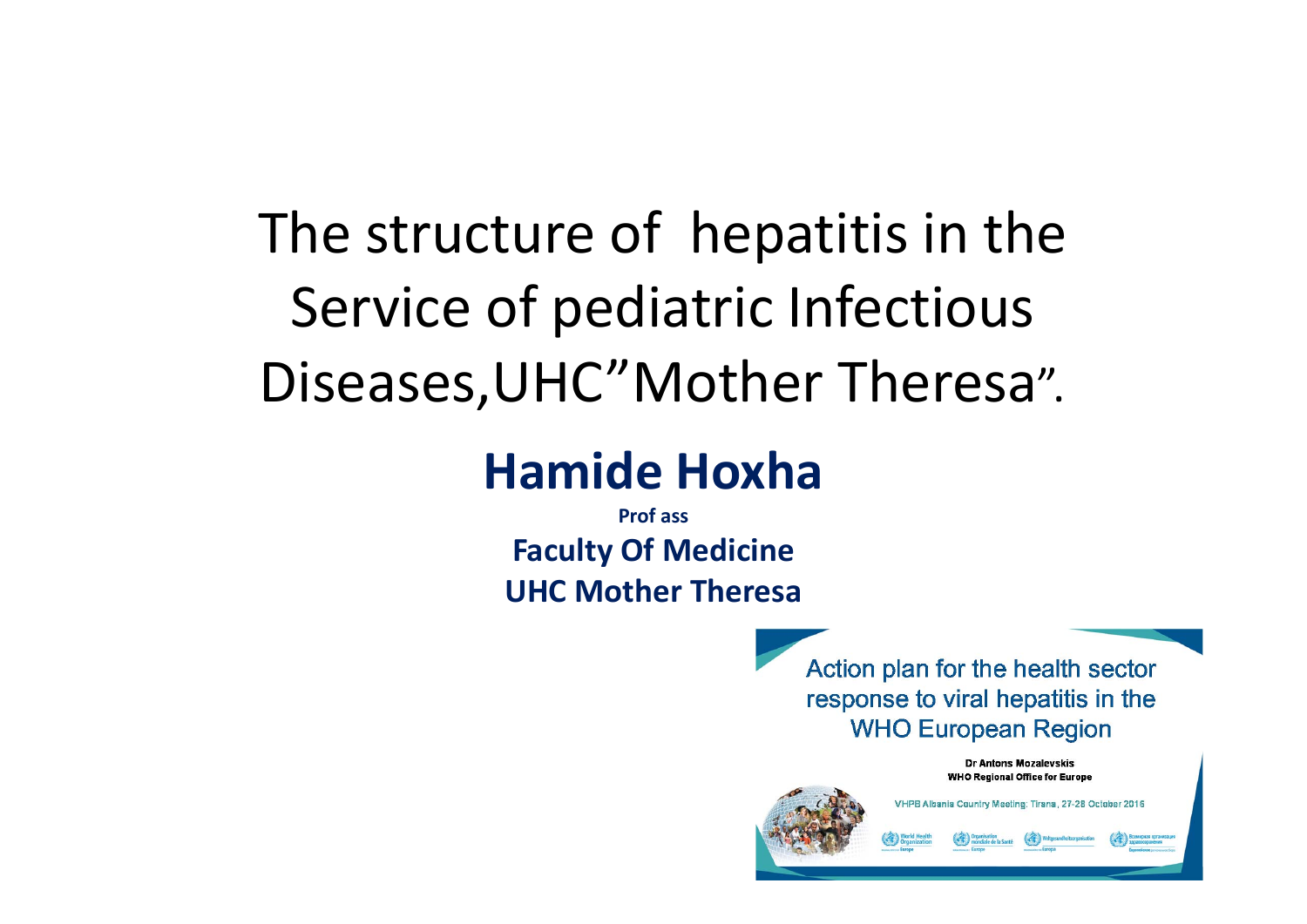## Objektivat

- **The aims of the study was to show the the trend of viral hepatitis ,risk factors and to determine the measures to decrease and prevent the spread of these diseases.**
- **In these study are included the patient with ages from 1 month to 14 years addmitted in our unit into 2 different periods: one ‐ in years 2000‐2008 and second‐ 2011‐2015**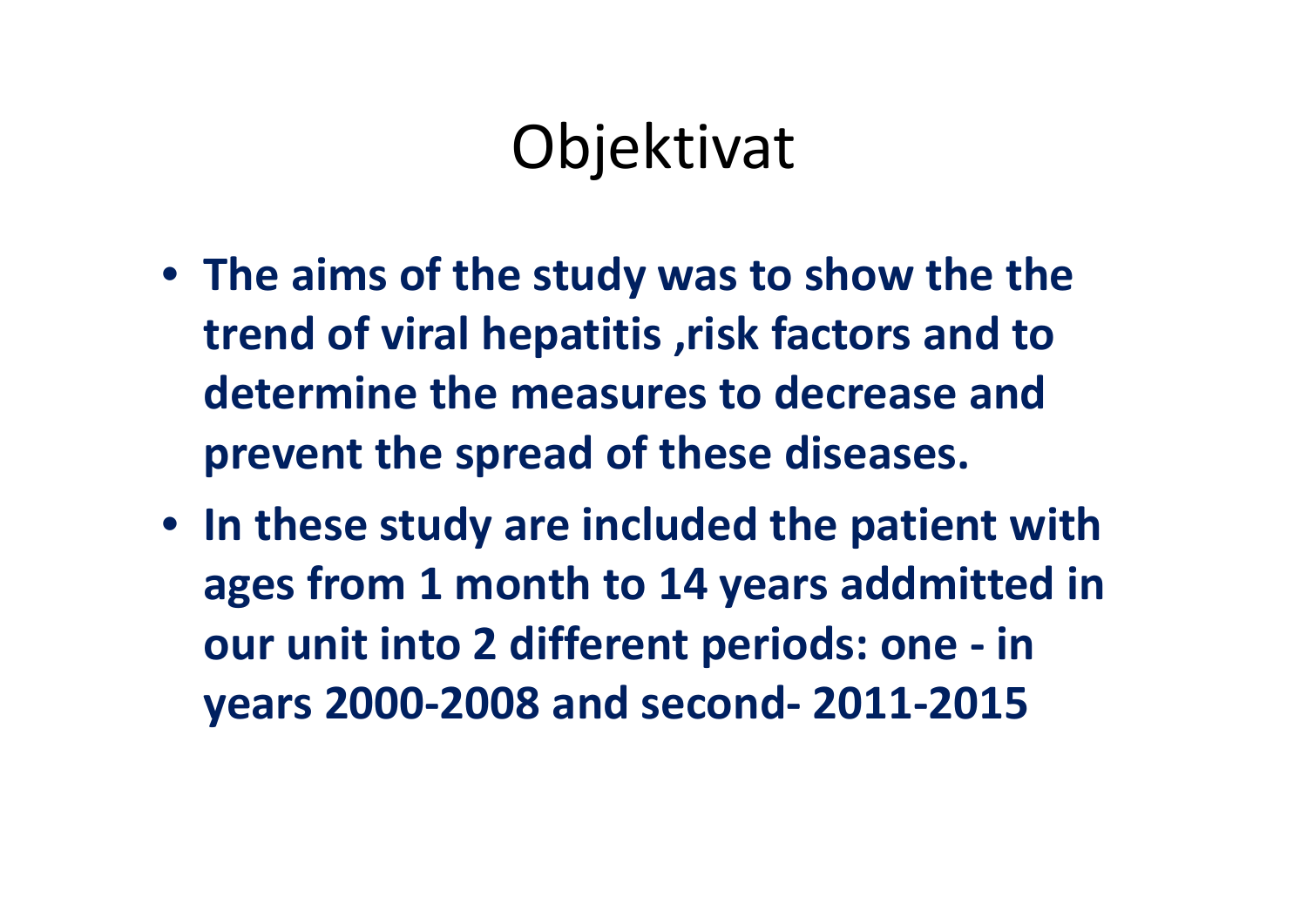The diagnosis of hepatitis A,B,C was made based on serological criteria by the dosage of anti ‐HAV ‐IgM, Anti ‐HBC ‐IgM,HBsAg Anti‐ HCV. The epidemiological variables analised were : age, spread by seson and rural zone,abdominal pain,fever,gastrointestinal disturbances,jaudice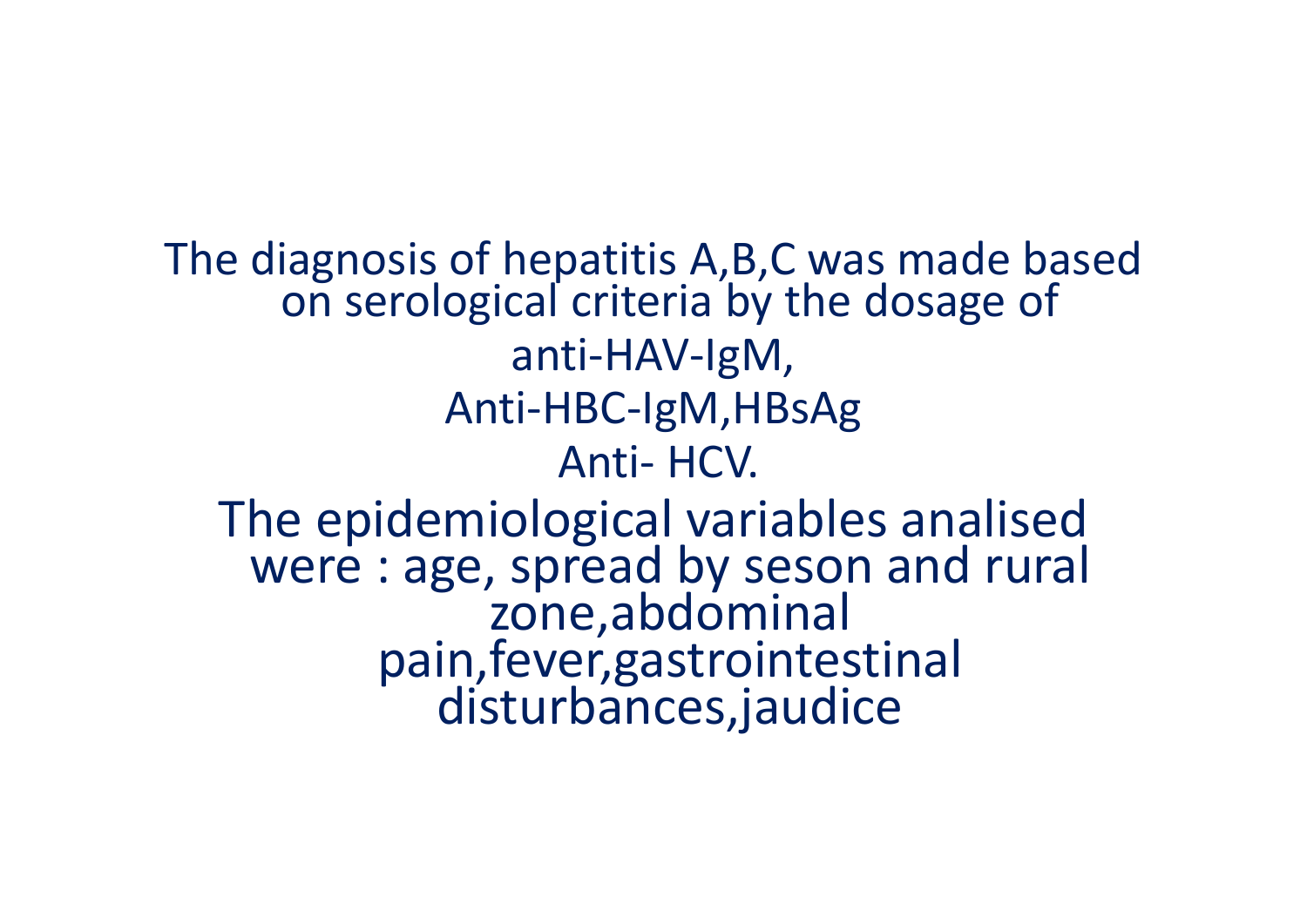

**Total 2162 cases**

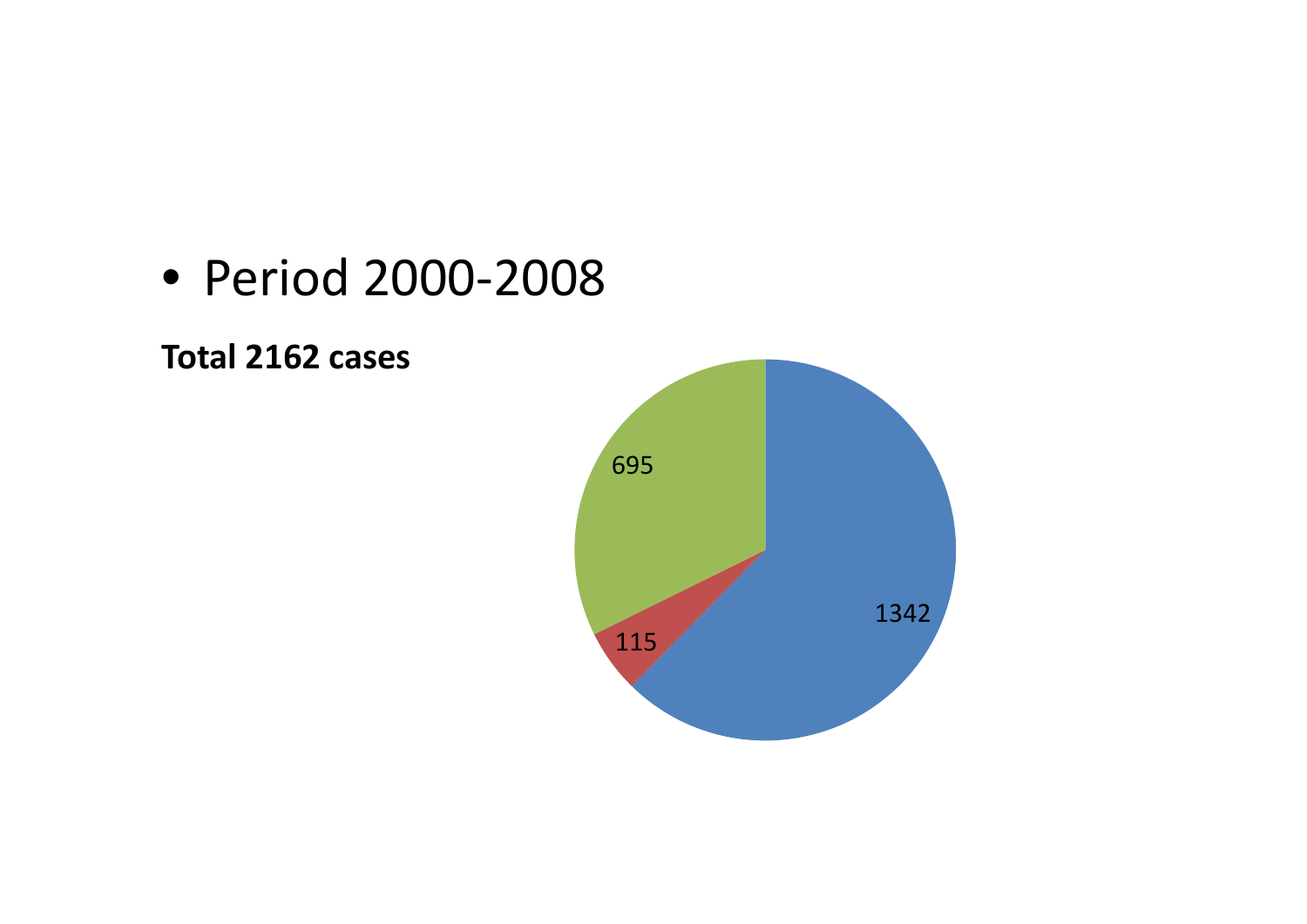#### • 2011‐2015

#### **Hepatit A 233 cases**

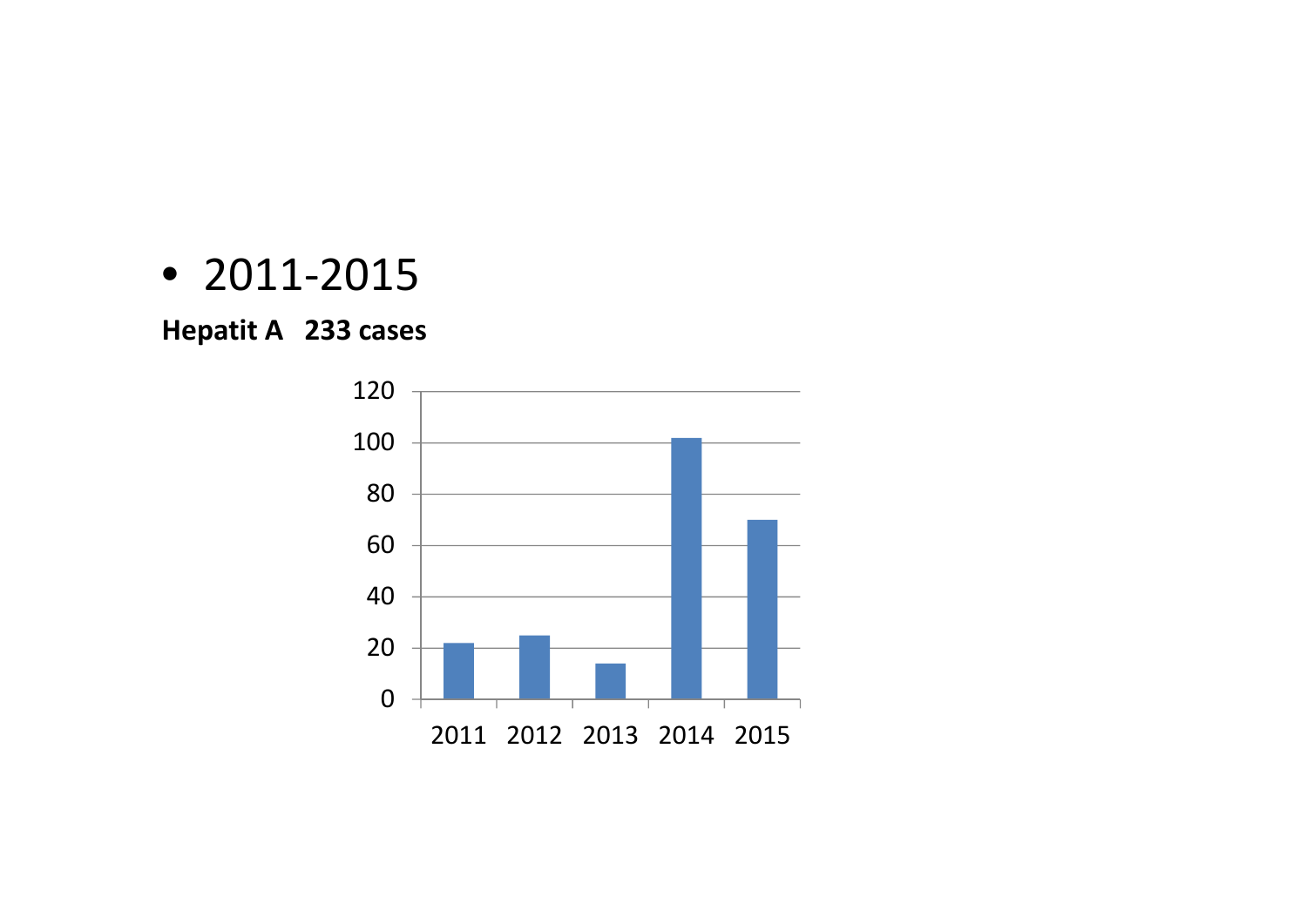#### **Spread** by ages

| 1m-1 years old | $\vert$ 13 cases |
|----------------|------------------|
| 1-4 years old  | 44 cases         |
| 5-14 years old | 166 cases        |

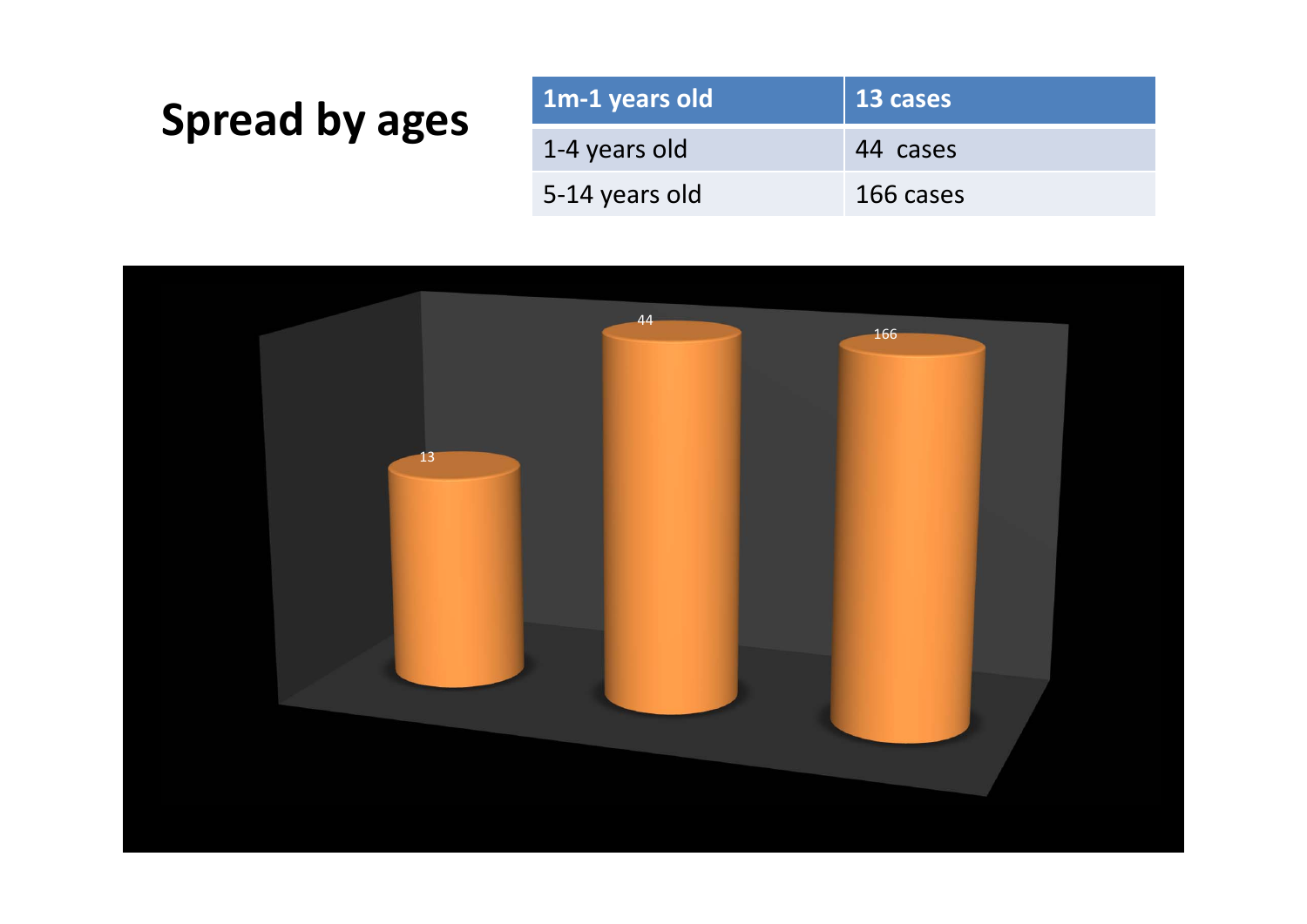#### **Spread by Gender.**

| Gender | No of cases |
|--------|-------------|
| Female | 93          |
| Male   | 140         |

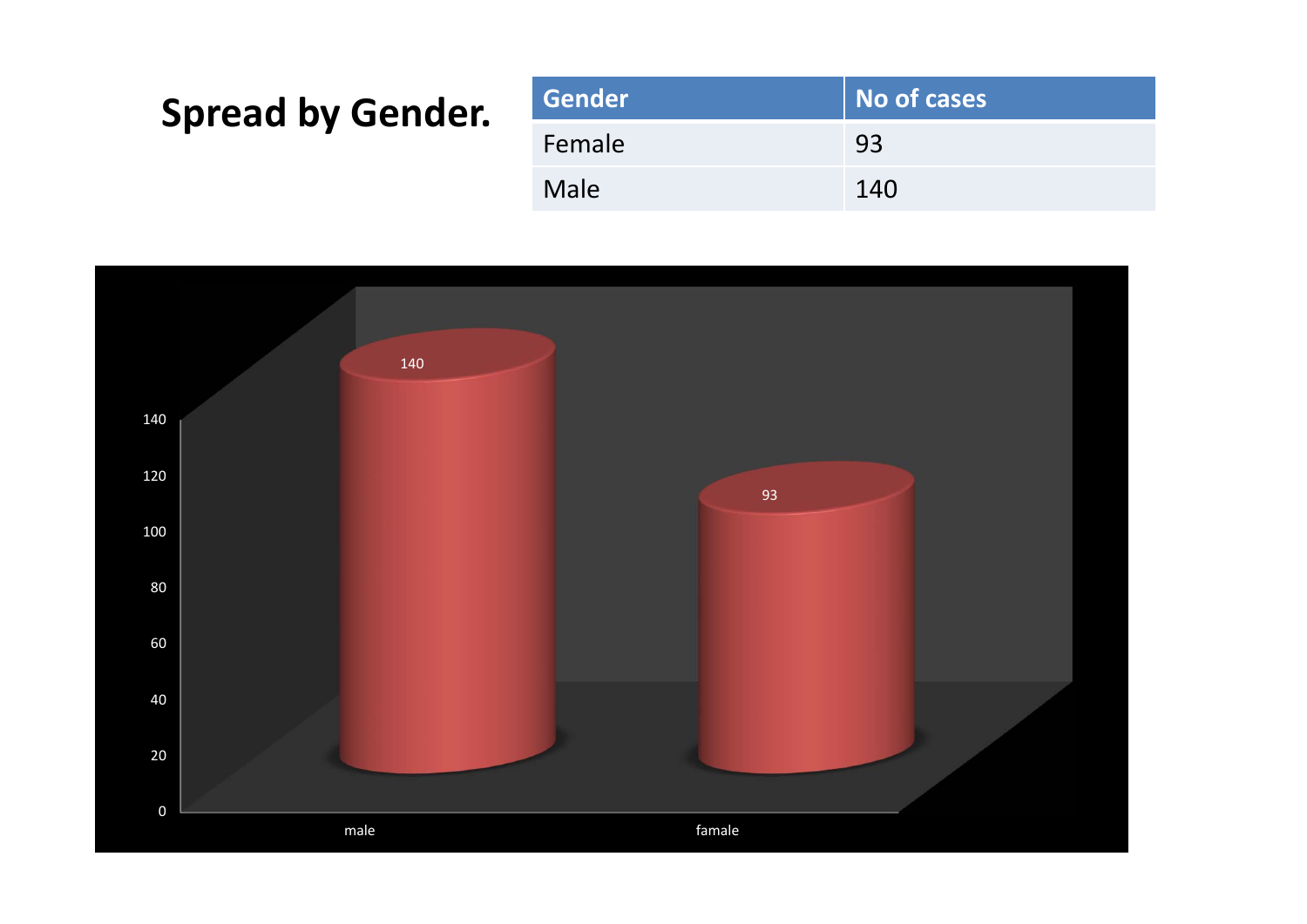| <b>Spread of Cases by</b> | <b>District of Living</b> | No of cases |
|---------------------------|---------------------------|-------------|
| living area               | Urban area                | 61          |
|                           | Rural area                | 172         |

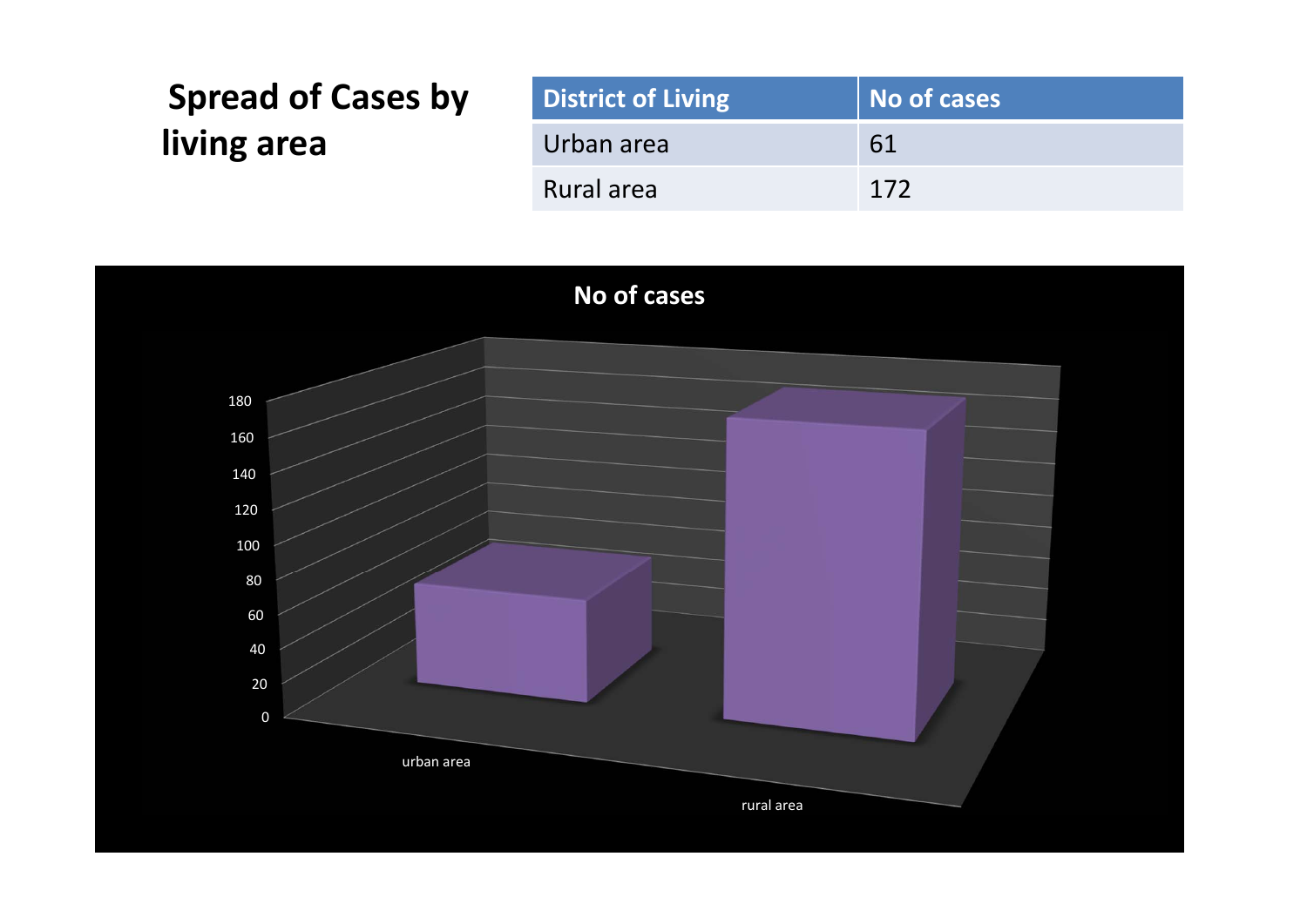#### **No of Cases by Symptoms**

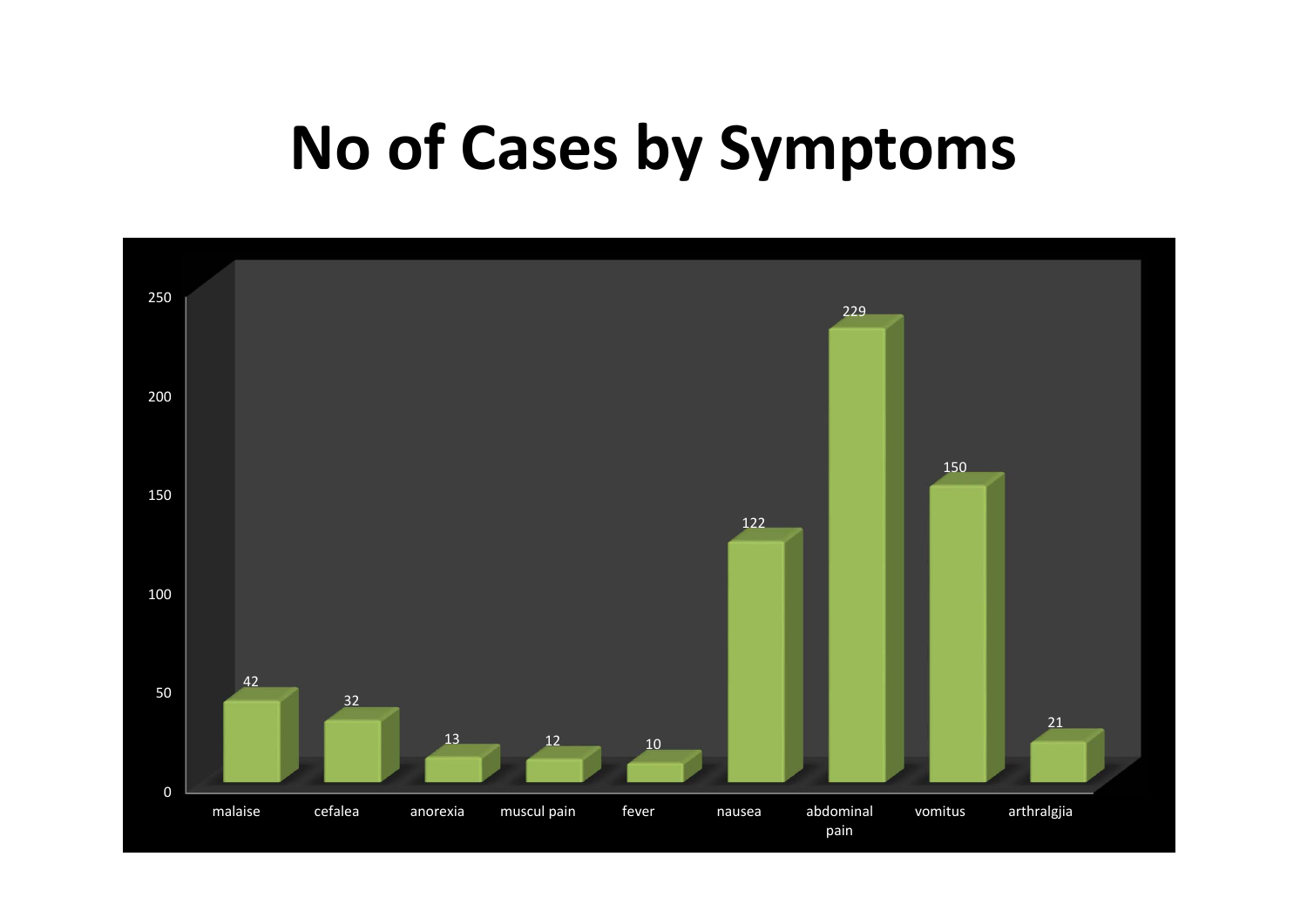#### **No of Cases by Clinical Form**

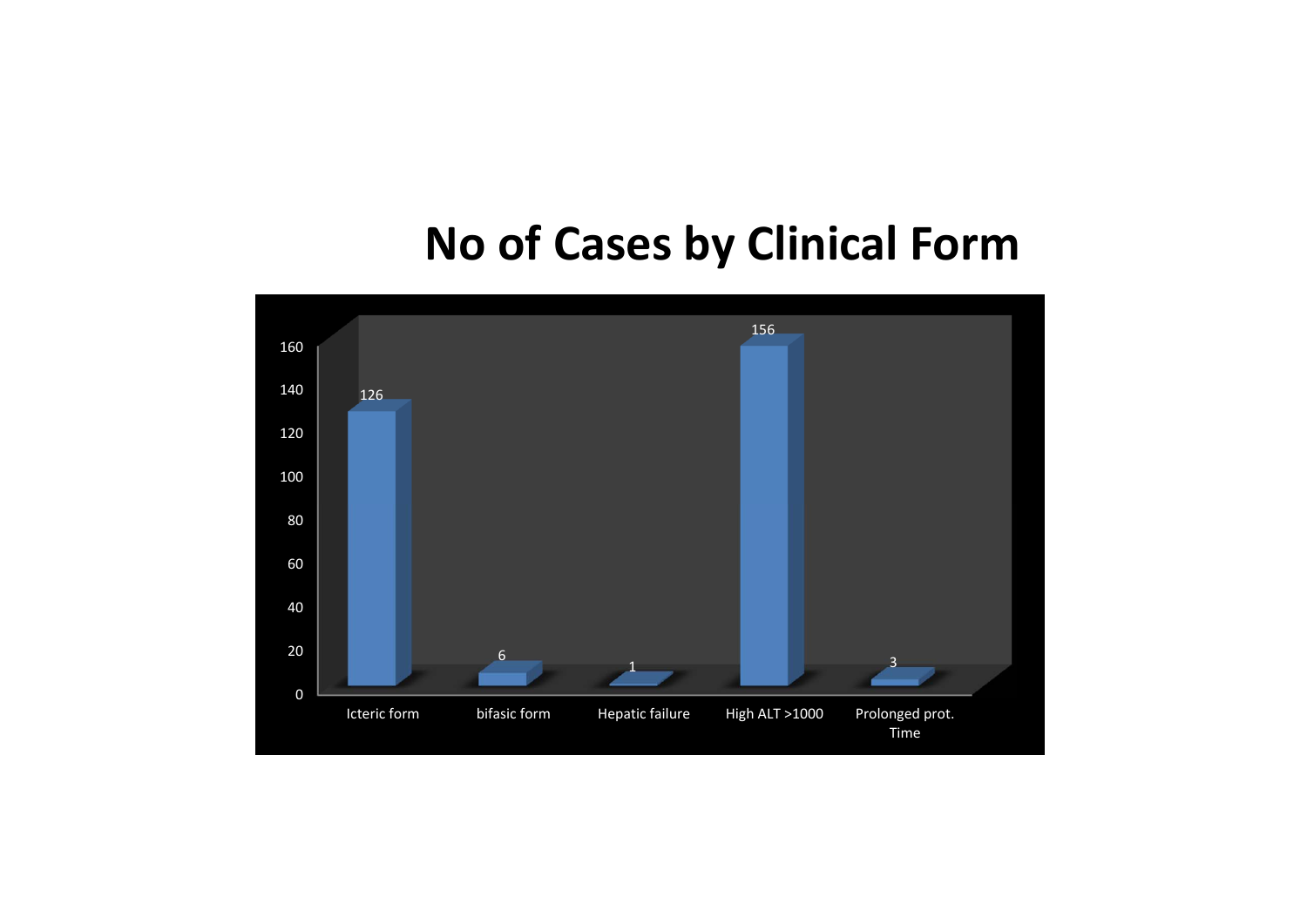#### Serological Examination(Anti-HAV-IgM)

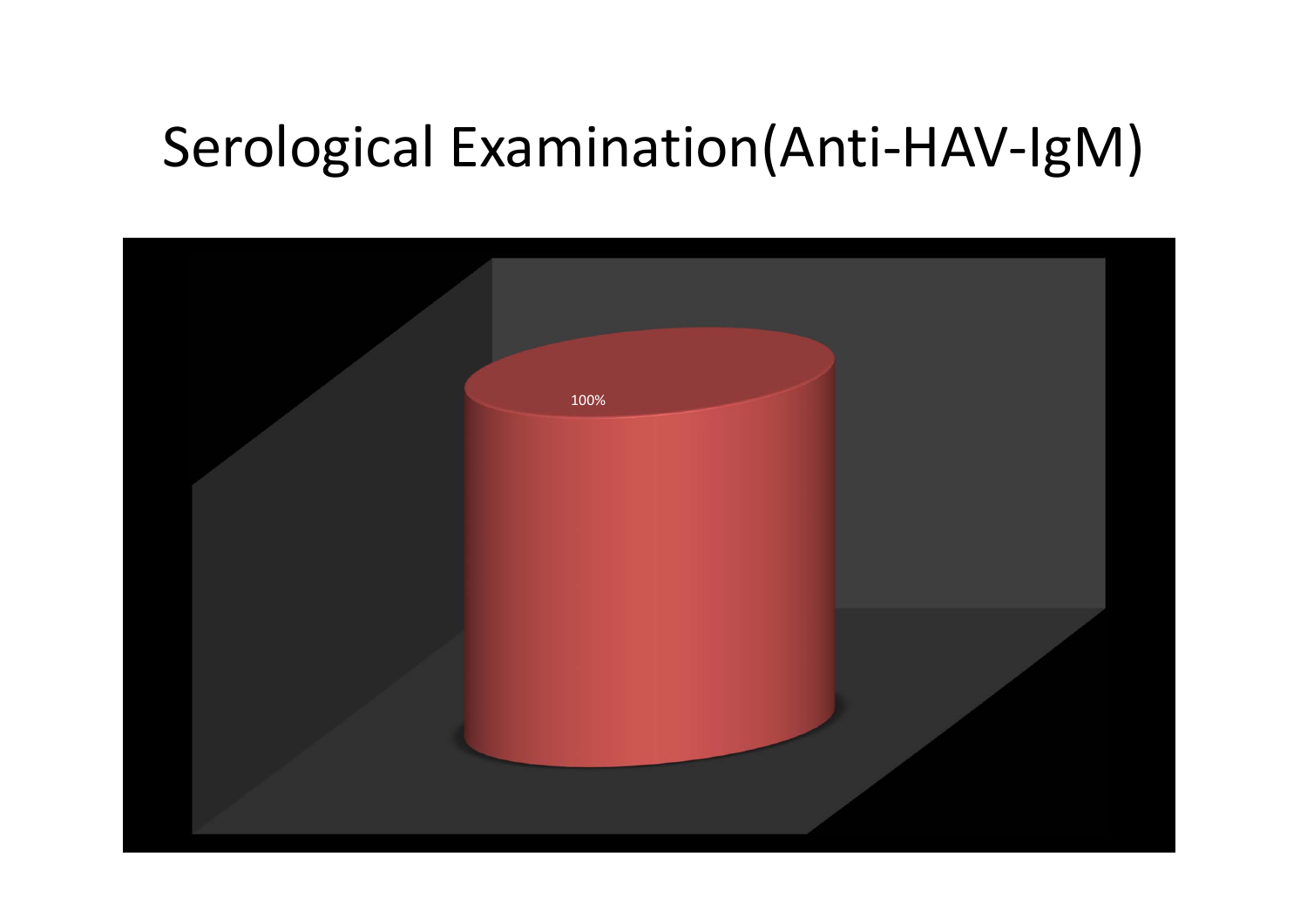#### Control and Preventation of Diseases

- **Washing of hand**
- **Prevention after exposed**
- **of infection**





• **General waste management**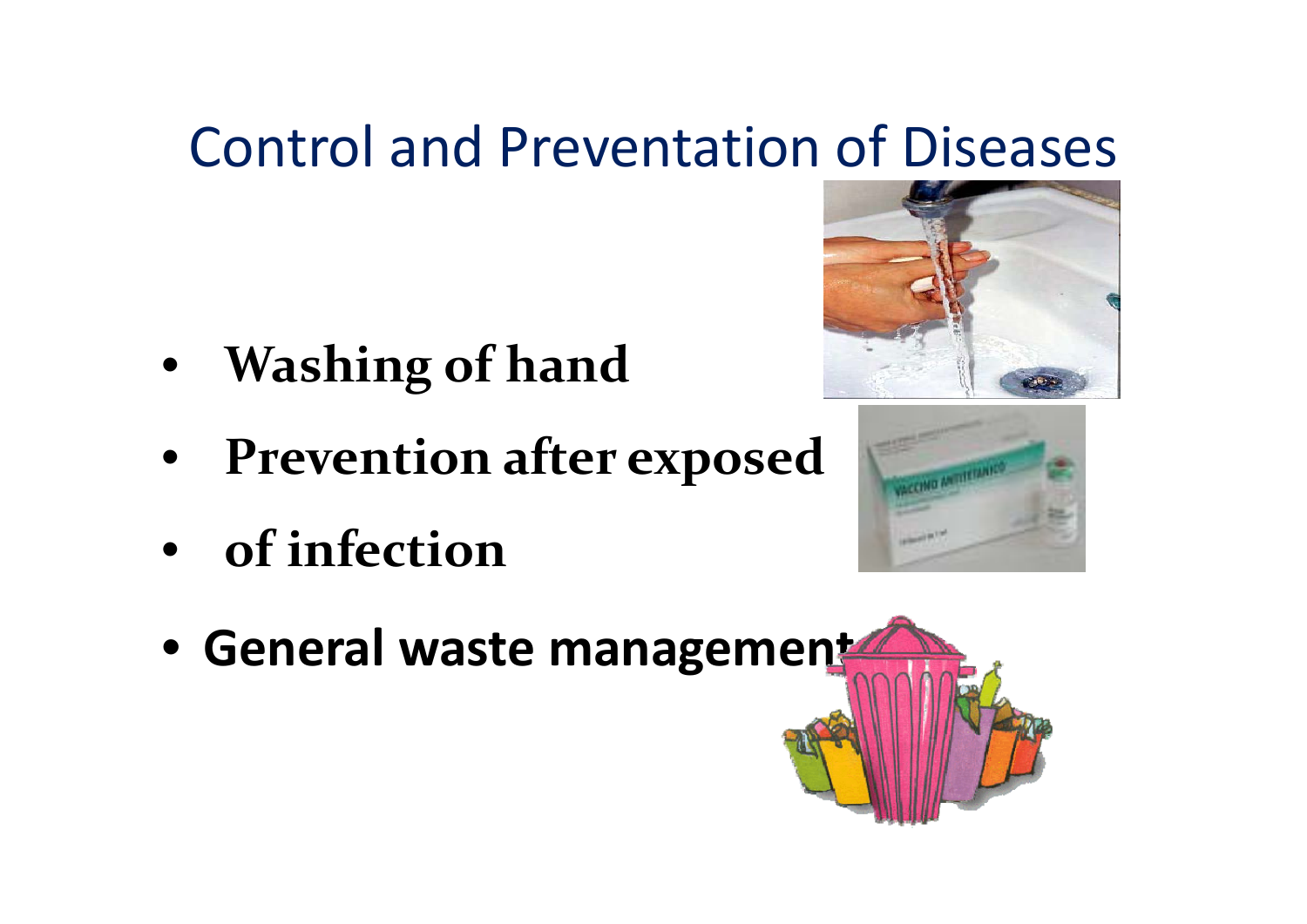#### Evaluation THUC

- 443 collected questionnaires
- 86% female, 14% male
- Age structure
	- <25 Years, 38 persons (9%)
	- 25-34 Years; 120 persons (27%)
	- –35-50 Years; 179 persons (41%)
	- –>50 Years; 102 persons (23%)



| <b>Position</b>      | <b>Number</b> |                | %    |
|----------------------|---------------|----------------|------|
| <b>Junior Doctor</b> |               | 18             | 4%   |
| <b>Doctor</b>        |               | 29             | 7%   |
| <b>Senior Doctor</b> |               | 46             | 10%  |
| <b>Junior Nurse</b>  |               | 36             | 8%   |
| <b>Nurse</b>         |               | 250            | 57%  |
| <b>Matron</b>        |               | $\overline{7}$ | 2%   |
| <b>Midwife</b>       |               | 1              | 0%   |
| Cleaning             |               | 39             | 9%   |
| <b>Technician</b>    |               | 10             | 2%   |
| <b>Senior Techn.</b> |               | 4              | 1%   |
| <b>Administrat</b>   |               | $\overline{2}$ | 0%   |
| <b>Total</b>         |               | 442            | 100% |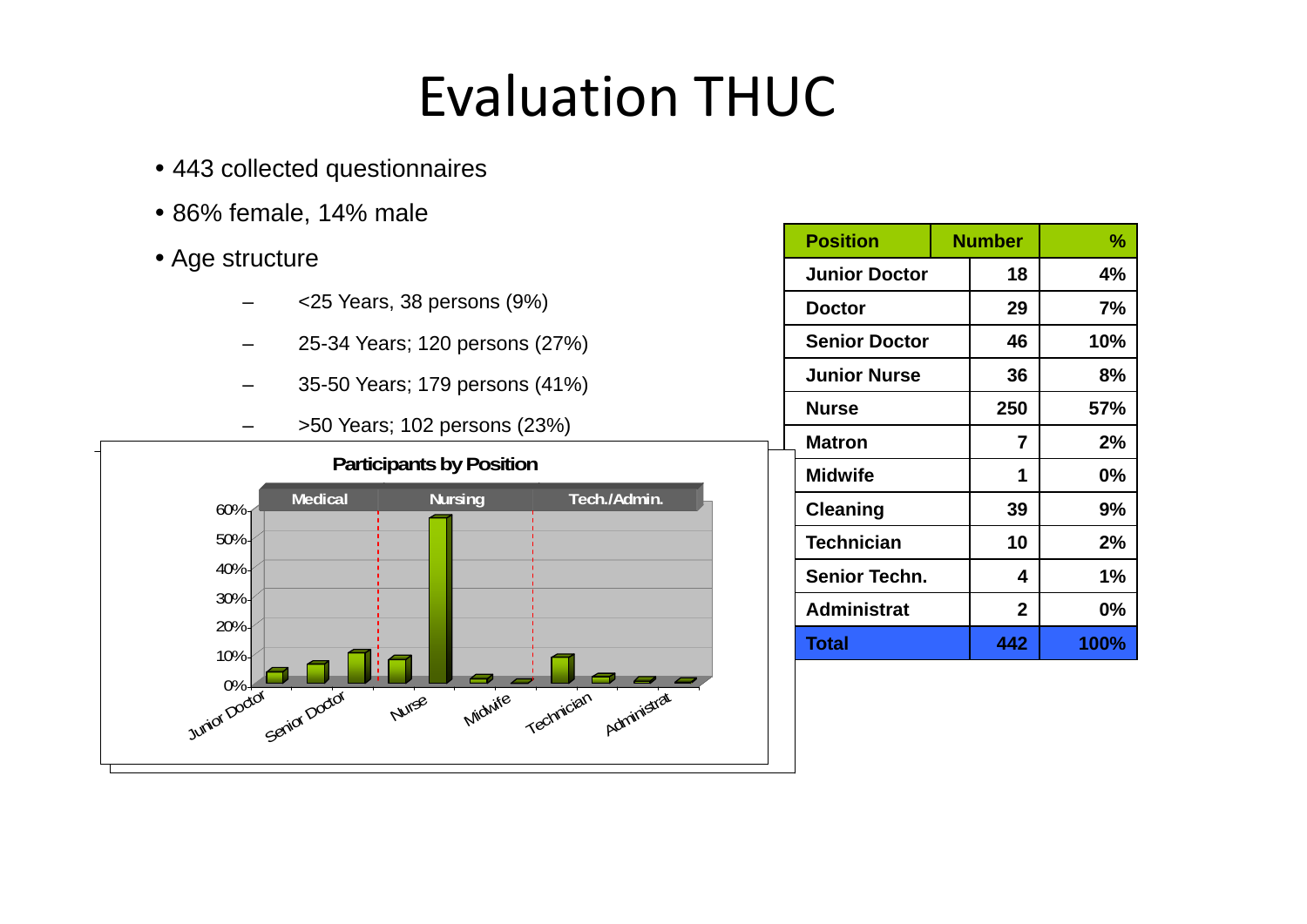#### SHARPS ACCIDENTS

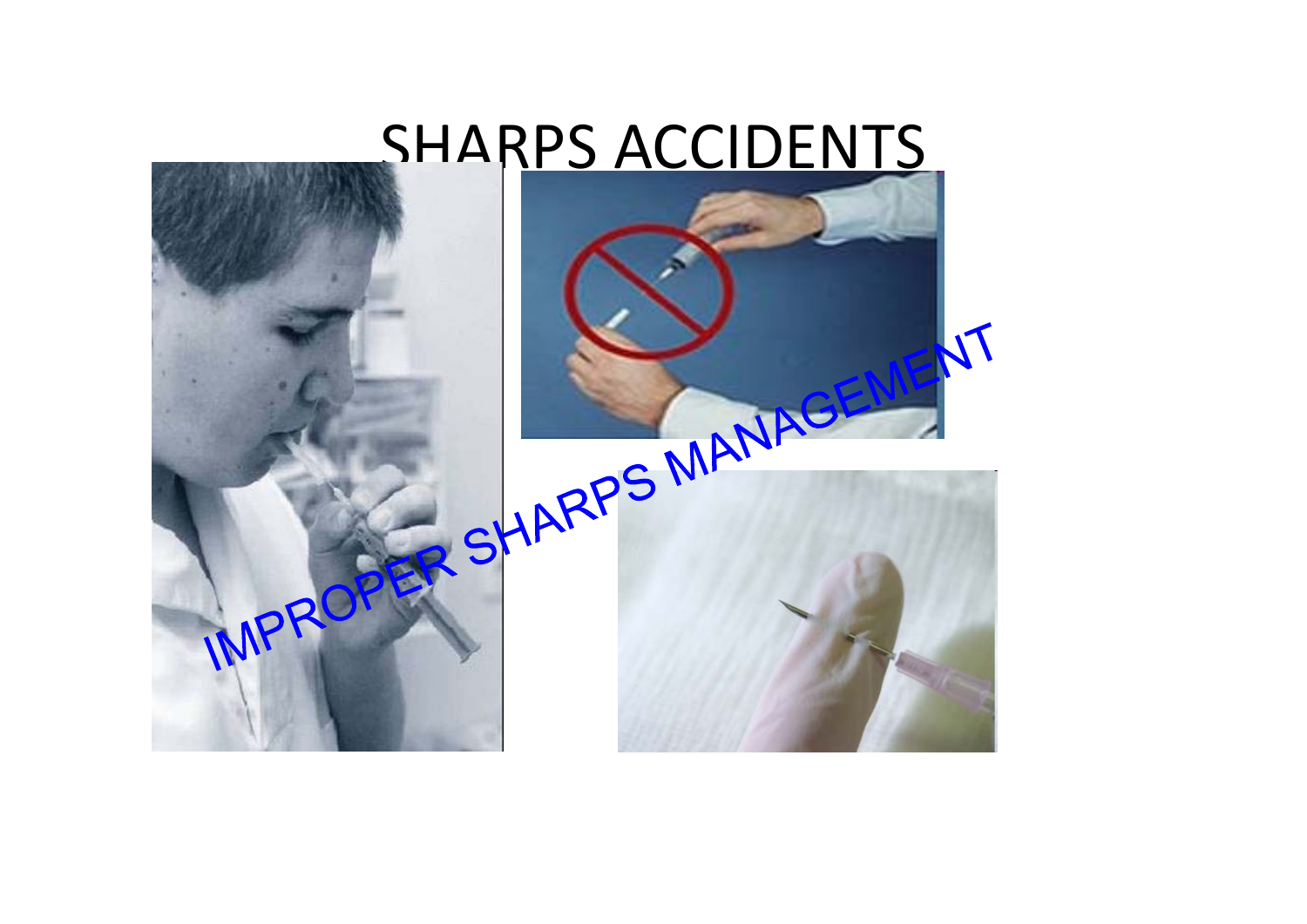#### Sharps accidents I – THUC

Percentage of persons who had none, one or more sharp accidents during the last 12 month,

| <b>No. of sticks</b> | <b>Amount</b> | $\frac{9}{6}$ |
|----------------------|---------------|---------------|
| 0                    | 97            | 30%           |
| 1                    | 38            | 12%           |
| $\mathbf{2}$         | 29            | 9%            |
| 3                    | 36            | 11%           |
| 4                    | 26            | 8%            |
| 5                    | 31            | 9%            |
| >5                   | 71            | 22%           |
| <b>Persons</b>       | 328           |               |
| <b>Total Accid.</b>  | 889           |               |
| <b>Acci/Pers.</b>    | 2,71          |               |

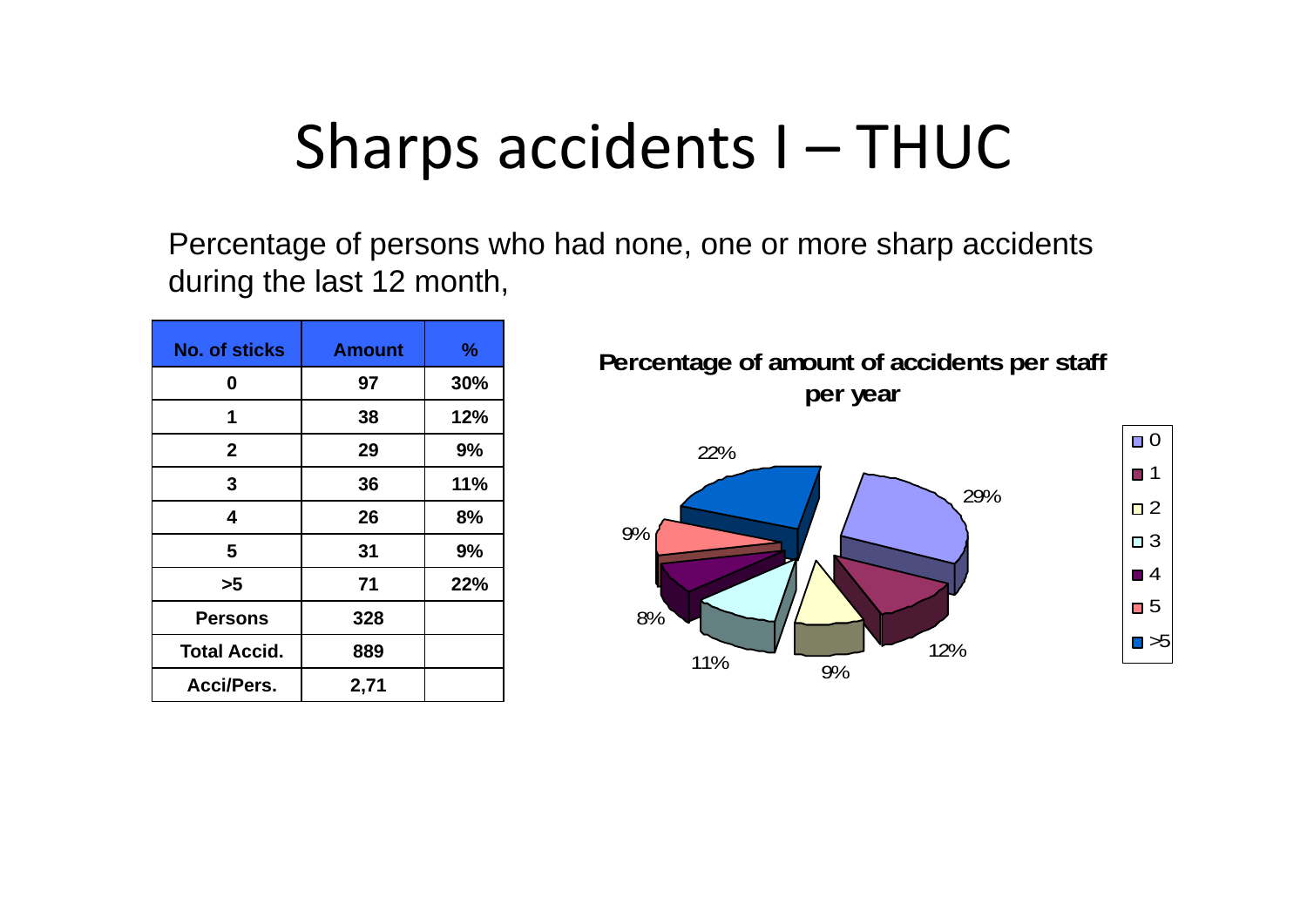### Sharps accidents II – THUC



Note: According expirience the average accident rate extremely differs between the healthcare waste institutions, with introduced waste management) than the one with weak waste management).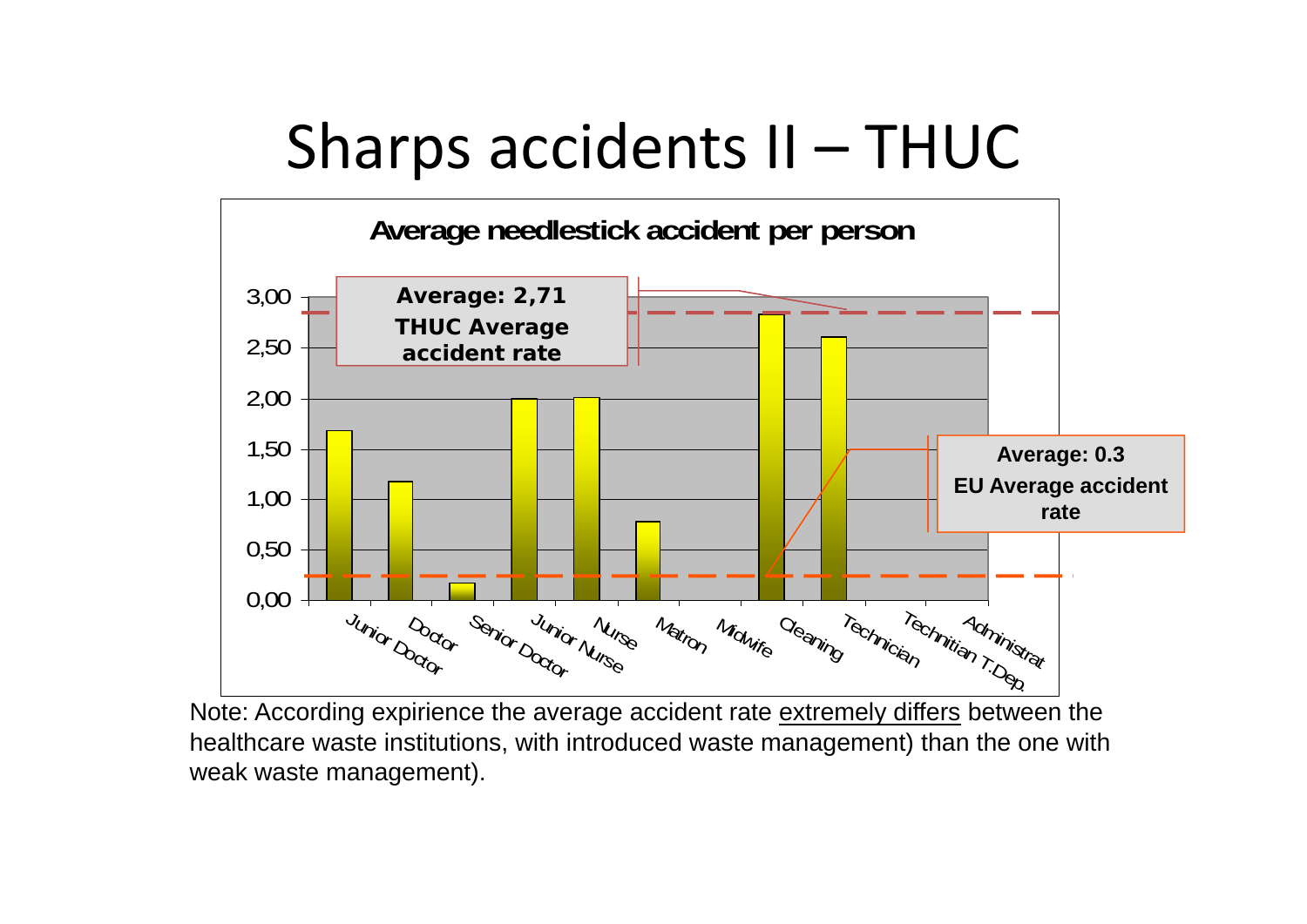## Konklusion

- Hepatitis A still remain <sup>a</sup> big problem in our country.
- Only cases with ALT>1000UI and level of bilirubin>4 mg/dl need to admitted to the hospital.
- The low Incidence of hepatitis B is related with introduction of HBV vaccine in the immunization schedule since 1995,reductation of blood and plasma transfusion and application of therapy by materials of single use.
- A new strategy to prevent and control hepatitis in our country is necessary for minimizing of its incidence in children